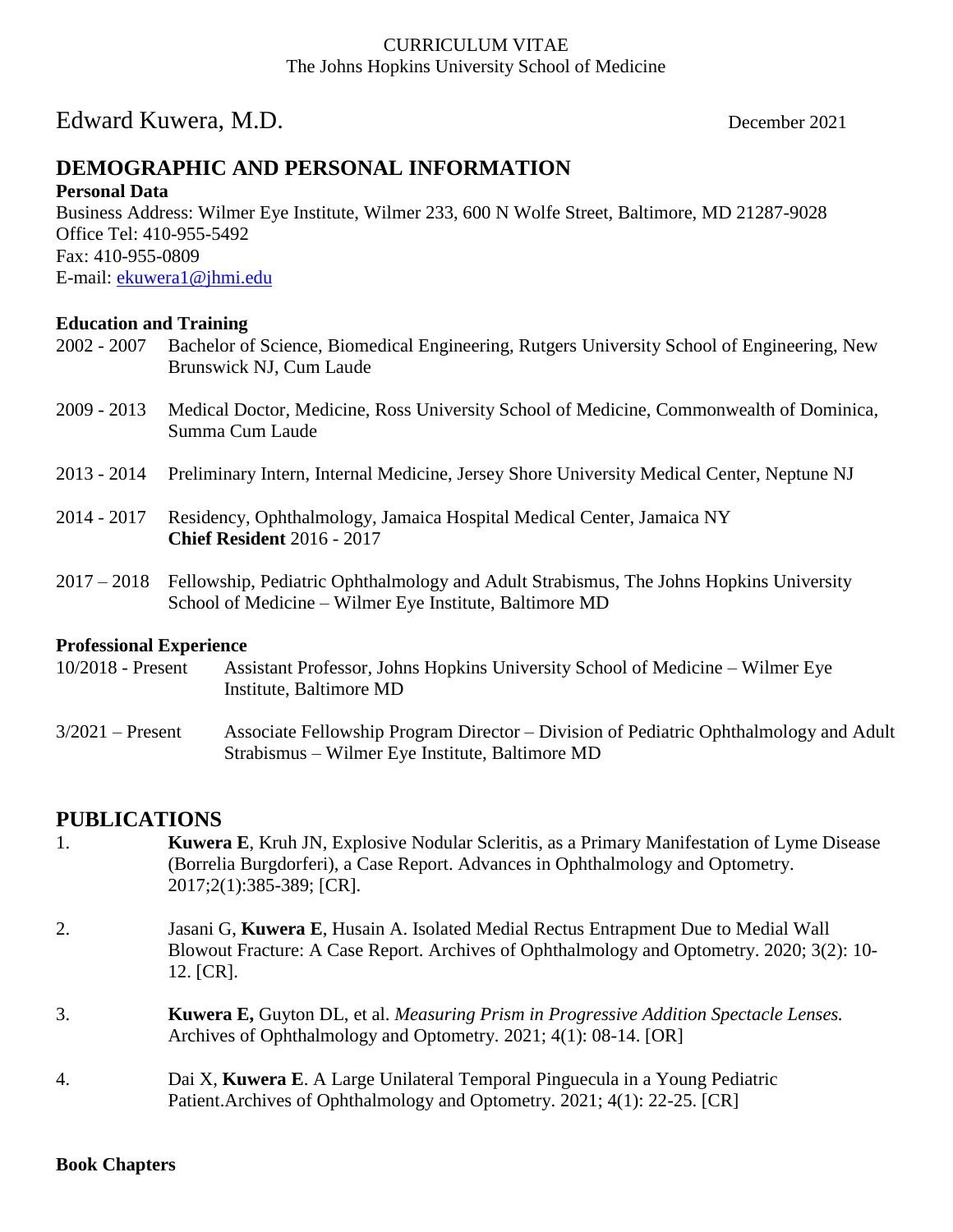| (COVID delay)                 | Pending publication <b>Kuwera</b> E, Lagstein O. The Treatment of Strabismic Amblyopia. <i>Strabismus and</i><br>Amblyopia: Scientific Basis and Clinical Management, McGraw Hill [BC]                      |
|-------------------------------|-------------------------------------------------------------------------------------------------------------------------------------------------------------------------------------------------------------|
| Pending publication           | <b>Kuwera</b> E, Jabroun M. Complex Forms of Strabismus, <i>Clinical Pediatric</i>                                                                                                                          |
| (COVID delay)                 | Ophthalmology and Strabismus. Jaypee Brothers International<br>[BC]                                                                                                                                         |
| Pending publication           | Kraus CL, Lagstein O, Jensen A, Kuwera E. Amblyopia, Clinical Pediatric                                                                                                                                     |
| (COVID delay)                 | Ophthalmology and Strabismus. Jaypee Brothers International<br>[BC]                                                                                                                                         |
| <b>Press Mentions</b><br>2018 | Advances in Strabismus Care for Adults and Children, Johns Hopkins Clinical<br>Connection<br>https://clinicalconnection.hopkinsmedicine.org/news/advances-in-strabismus-care-for-<br>adults-and-children    |
| 9/7/2020                      | Passing the Scalpel in Strabismus (with David L. Guyton, M.D.), The Wilmer Eye<br>Institute, Wilmer Magazine Summer 2020<br>https://www.hopkinsmedicine.org/news/articles/passing-the-scalpel-in-strabismus |
| 9/7/2020                      | Given Children a Chance for Sight, The Wilmer Eye Institute, Wilmer Magazine Summer<br>2020<br>https://www.hopkinsmedicine.org/news/articles/children-chance-for-sight                                      |

#### **CLINICAL ACTIVITIES**

**Certification**

7/2017 Licensed physician in the state of Maryland, #D0083785

6/2019 Board certified in ophthalmology

## **EDUCATIONAL ACTIVITIES**

#### **Educational Focus**

Pediatric ophthalmology with a focus on complex strabismus, nystagmus, amblyopia, and retinoscopy. Certified educator of the Johns Hopkins Institute for Excellence in Education.

- 10/1/2018 Present **Co-Division Education Champion in Optics**, Wilmer ophthalmology residents and fellows, Optics clinical instruction, surgical techniques, and basic science review.
- 10/1/2018 Present **Program Evaluation Committee Member**, Wilmer Eye Institute; Planning, developing, implementing, and evaluating the educational activities of the residency program.

#### **Teaching**

#### **Classroom Instruction**

2009 – 2010 Medical School Tutor, Ross University School of Medicine, Commonwealth of Dominica. Gave lecture style sessions (both one-on-one and in a group setting) to Ross medical students in all subjects of the basic sciences. Each lecture would consist of two to three topics covered in a 2-3 hour session.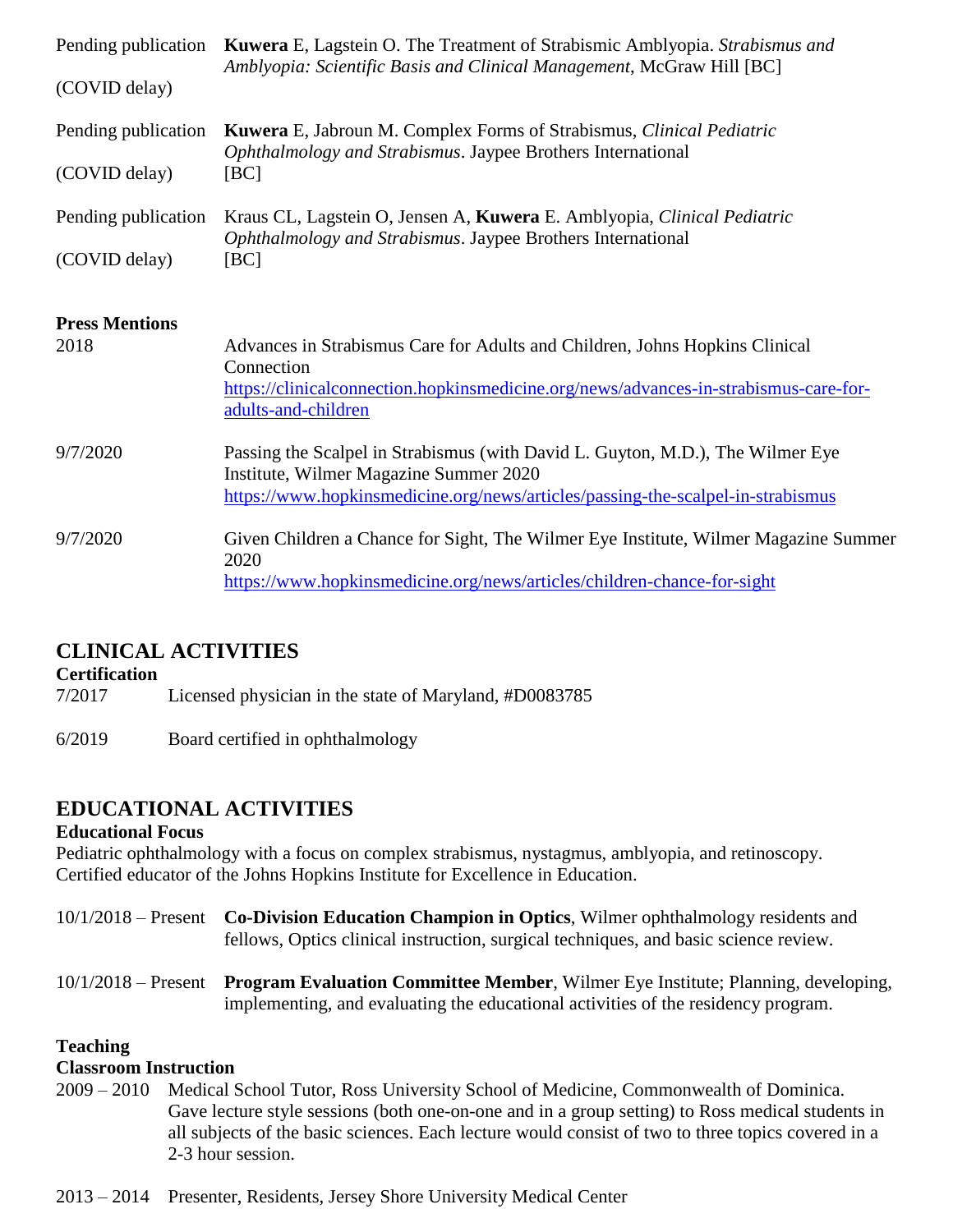- *How to Perform a Fundoscopy*: Lecture directed towards internal medicine attending physicians and residents. Discussed techniques not taught in medical school to make a fundoscopic exam easier and more enjoyable. Included basic information on clinical findings of glaucoma and various other conditions.
- *Fundoscopy Workshop*: Held 2 workshops for internal medicine residents and medical students on techniques for utilizing the direct ophthalmoscope.
- *Pancreatic Cancer*: Presented basic information on the clinical signs and symptoms, diagnosis, staging, and treatment of exocrine pancreatic cancer.
- *Ophthalmic Infections:* Presented basic information on common pediatric ophthalmic infections

#### 2014 – 2017 Presenter, Residents, Jamaica Hospital Medical Center, Resident Grand Rounds Presentations

- *Retinoblastoma:* Grand rounds presentation on the etiology, pathophysiology, diagnosis, and management of retinoblastoma
- *Radiation Induced Lacrimal Gland Injury:* Grand rounds presentation on the etiology, pathophysiology, and management of radiation induced xerophthalmia
- **•** *Ocular Lymphoma:* Grand rounds presentation on the etiology, pathophysiology, diagnosis, and management of ocular lymphoma
- *Retinoscopy:* Grand rounds presentation on performing retinoscopy without lenses (based on Dr. Jack C. Copeland's techniques)
- *Severe chemical eye injury:* Grand rounds presentation on the etiology, pathophysiology, diagnosis, and management of the problem
- *Angioid Streaks:* Grand rounds presentation on the etiology, pathophysiology, diagnosis, and management of the underlying processes
- *Trachoma:* Grand rounds presentation on the etiology, pathophysiology, diagnosis, and management of the problem
- *Anisocoria:* Grand rounds presentation on the etiology, pathophysiology, diagnosis, and management of the problem
- *Macular Dystrophy:* Grand rounds presentation on the etiology, pathophysiology, diagnosis, and management of the disease
- *Retinal Detachment:* Grand rounds presentation on the etiology, pathophysiology, diagnosis, and management of the problem
- *Ocular Myasthenia*: Presented on the basic manifestations of the disease, diagnoses/treatment, and its association with generalized myasthenia.

#### **Clinical Instruction**

10/13/2017 Presenter, Clinicians involved in pediatric ophthalmology, 35th Annual Joseph H. Calhoun Pediatric Ophthalmology Forum, Will's Eye Institute; Discussion of a case of post-partum esotropia in a young physician who was breastfeeding.

National Conference

| 11/3/2017   | Presenter, Pediatric NICU residents, Retinopathy of prematurity review, Johns Hopkins Hospital. |
|-------------|-------------------------------------------------------------------------------------------------|
| <b>JHMI</b> |                                                                                                 |

2018-Present Presenter, Wilmer ophthalmology residents and fellows, Strabismus OKAP Review, Wilmer Eye Institute.

JHMI

1/12/2018 Presenter, Pediatric NICU residents, Retinopathy of Prematurity review, Johns Hopkins Hospital. JHMI

5/11/2018 Presenter, Ophthalmic technicians, Measuring Prism in Progressive Addition Lens Spectacles, Maryland Society of Eye Physicians and Surgeons Annual Meeting.

Regional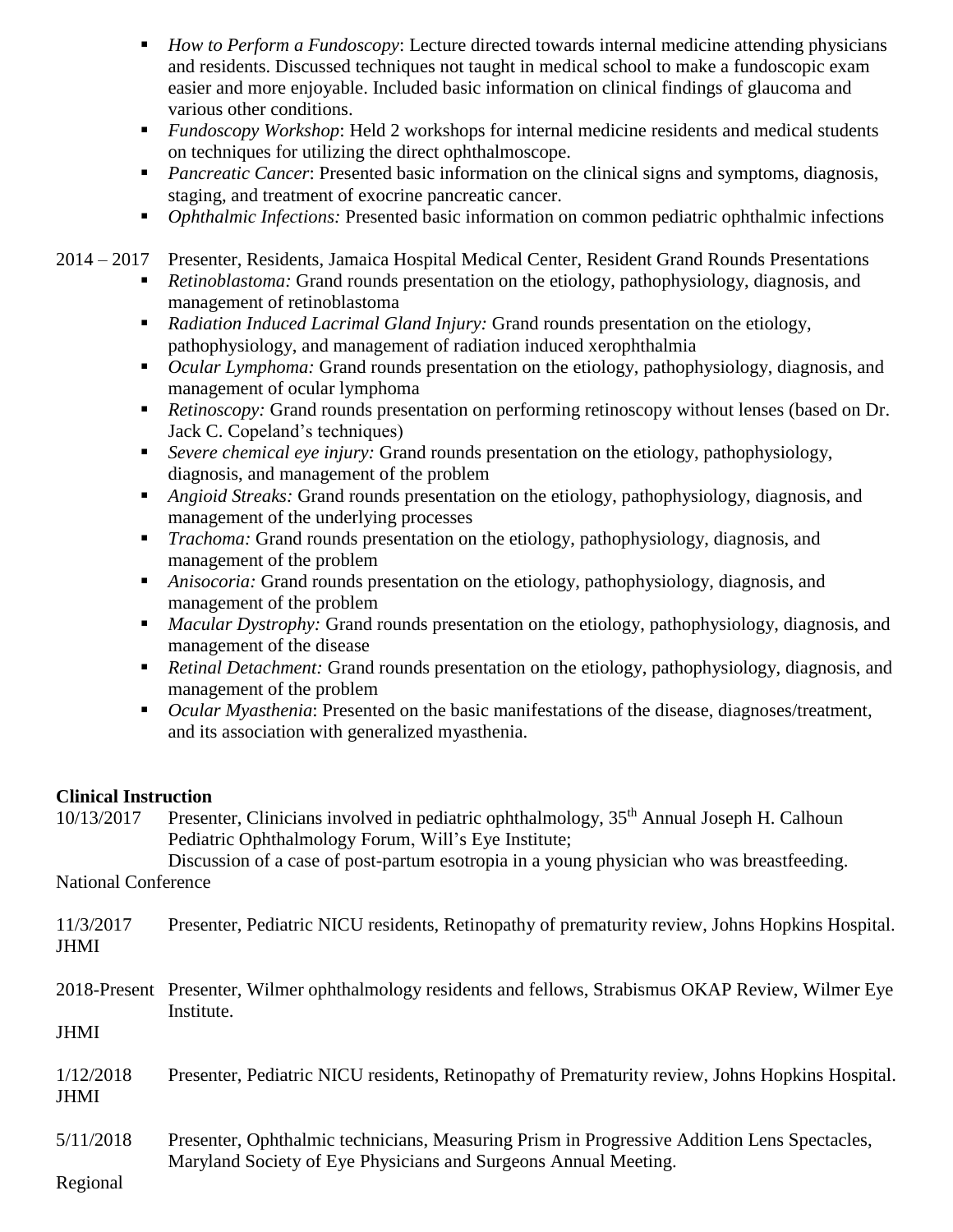2018-Present Moderator, Wilmer ophthalmology faculty, fellows, residents, and medical students. Optics Grand Rands, Wilmer Eye Institute

Regional

2018-Present Moderator, Wilmer ophthalmology faculty, fellows, residents, and medical students. Pediatric Ophthalmology Grand Rounds, Wilmer Eye Institute

Regional

#### **CME Instruction**

| 2/21/2019                  | Presenter, Johns Hopkins NICU Nurse Practitioners, Retinopathy of Prematurity, Johns Hopkins<br>Hospital.                                                       |
|----------------------------|-----------------------------------------------------------------------------------------------------------------------------------------------------------------|
| Regional                   |                                                                                                                                                                 |
| 10/26/2019                 | Presenter, Wilmer 23 <sup>rd</sup> Annual Technician Course, The Myopia Epidemic, Johns Hopkins<br>Hospital                                                     |
| Regional                   |                                                                                                                                                                 |
| 11/4/2019                  | Presenter, 2019 Wilmer Bel Air Ophthalmological Education Series, Sensory Physiology and<br><b>Monofixation Syndrome</b>                                        |
| Regional                   |                                                                                                                                                                 |
| 12/6/2019                  | Presenter, The Wilmer Eye Institute's 32 <sup>nd</sup> Annual Current Concepts in Ophthalmology,<br>Measuring Prism in Progressive Add Spectacles               |
| National                   |                                                                                                                                                                 |
| 12/5/2020                  | Presenter, The Wilmer Eye Institutes 33 <sup>rd</sup> Annual Current Concepts in Ophthalmology,<br>Retinoscopy: Social Distancing Through Estimation Techniques |
| National                   |                                                                                                                                                                 |
| 12/3/2021                  | Presenter, The Wilmer Eye Institutes 34 <sup>th</sup> Annual Current Concepts in Ophthalmology,<br>Retinoscopy for the Cataract Surgeon                         |
| National                   |                                                                                                                                                                 |
| <b>Mentoring</b><br>8/2021 | Mentor, Howard County Public School System, Currently mentoring a high school student<br>interested in pediatric ophthalmology                                  |

## **RESEARCH ACTIVITIES**

- 2005 2006 Research Investigator, Scapula Tracker, Rutgers University School of Engineering *Objective:* To develop a fully functional computer model of the shoulder girdle, complete with muscles and ligaments. Used a scapula tracking device to obtain normal and pathological joint motion. By integrating these results with a computer model of the shoulder, we investigated patterns in abnormal joints to better understand shoulder pathology.
- 2014 2017 Research Investigator, Peripheral Diabetic Neuropathy and Its Relationship to the Severity and Progression of Primary Open Angle Glaucoma, Jamaica Hospital Medical Center. *Objective:* To evaluate the differences in severity and progression of primary open angle glaucoma in patients with and without established peripheral diabetic neuropathy.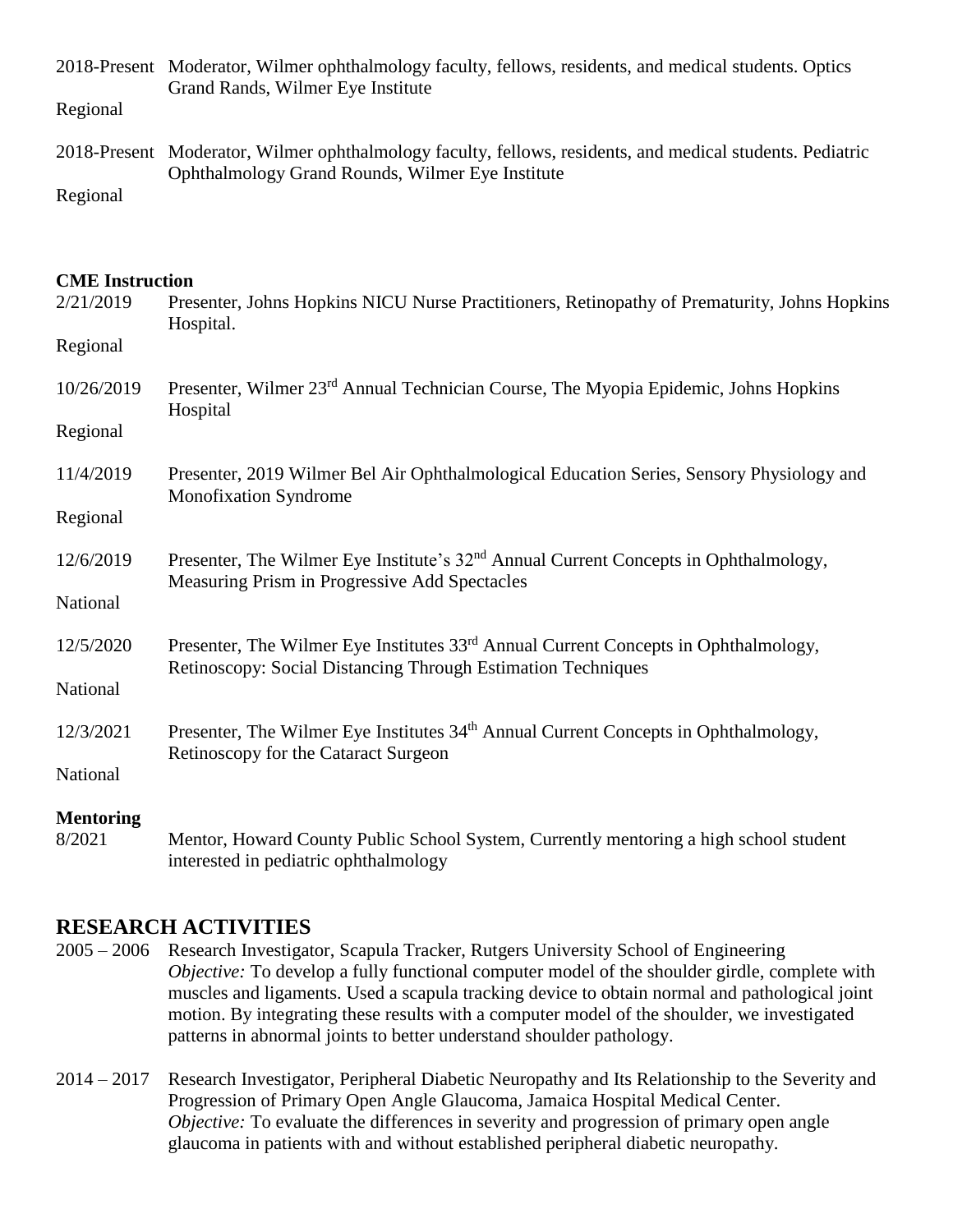# **SYSTEM INNOVATION AND QUALITY IMPROVEMENT ACTIVITIES**

**System Innovation and Quality Improvement efforts outside of JHMI:**

2016 –2017 Primary Investigator; Jamaica Hospital Medical Center The evaluation of cataract surgery outcomes during residency training.

# **ORGANIZATIONAL ACTIVITIES**

**Journal Peer Review Activities**

| $8/2017$ – Present            | <b>Biomed Central Ophthalmology</b>                                                                          |
|-------------------------------|--------------------------------------------------------------------------------------------------------------|
| $4/2020$ – Present            | <b>JAMA</b> Ophthalmology                                                                                    |
| $5/2020$ – Present            | Graefe's Archive for Clinical and Experimental Ophthalmology                                                 |
| <b>Professional Societies</b> |                                                                                                              |
| $2014$ – Present              | American Academy of Ophthalmology, Fellow                                                                    |
| $2017$ – Present              | American Association for Pediatric Ophthalmology and Strabismus, Member                                      |
| $2018 -$ Present              | Pediatric Eye Disease Investigator Group, Investigator                                                       |
| $2019$ – Present              | Association for Research and Vision in Ophthalmology, Member                                                 |
| $2020$ – Present              | Adult Strabismus Committee of the American Association for Pediatric Ophthalmology<br>and Strabismus, Member |

## **RECOGNITION**

| <b>Awards, Honors</b><br>$2005 - 2006$ | Dean's List, Rutgers University School of Engineering                                                                                                                                                                                             |
|----------------------------------------|---------------------------------------------------------------------------------------------------------------------------------------------------------------------------------------------------------------------------------------------------|
| $2009 - 2010$                          | Dean's List, Ross University School of Medicine                                                                                                                                                                                                   |
| $2010$ – Present                       | Distinguished Scholar, Ross University School of Medicine<br>For maintaining a GPA of 4.0 throughout the basic sciences                                                                                                                           |
| $2013 - 2014$                          | Intern Of The Year, Jersey Shore University Medical Center                                                                                                                                                                                        |
| $2013 - 2014$                          | Medical Student Certificate of Appreciation, Jersey Shore University Medical Center.<br>In recognition for excellence in teaching, support, professionalism, and contribution to<br>the education of Rutgers-Robert Wood Johnson medical students |
| 12/11/2019                             | The Johns Hopkins Hospital Service Star Award<br>In recognition of staff members who deliver outstanding patient-centered care, education<br>for students and trainees, and innovative research.                                                  |
| 6/14/2021                              | L. Harrell Pierce, M.D. Wilmer Resident Teaching Award<br>In recognition of the Faculty member who has demonstrated extraordinary effort in<br>teaching the Resident Staff                                                                        |